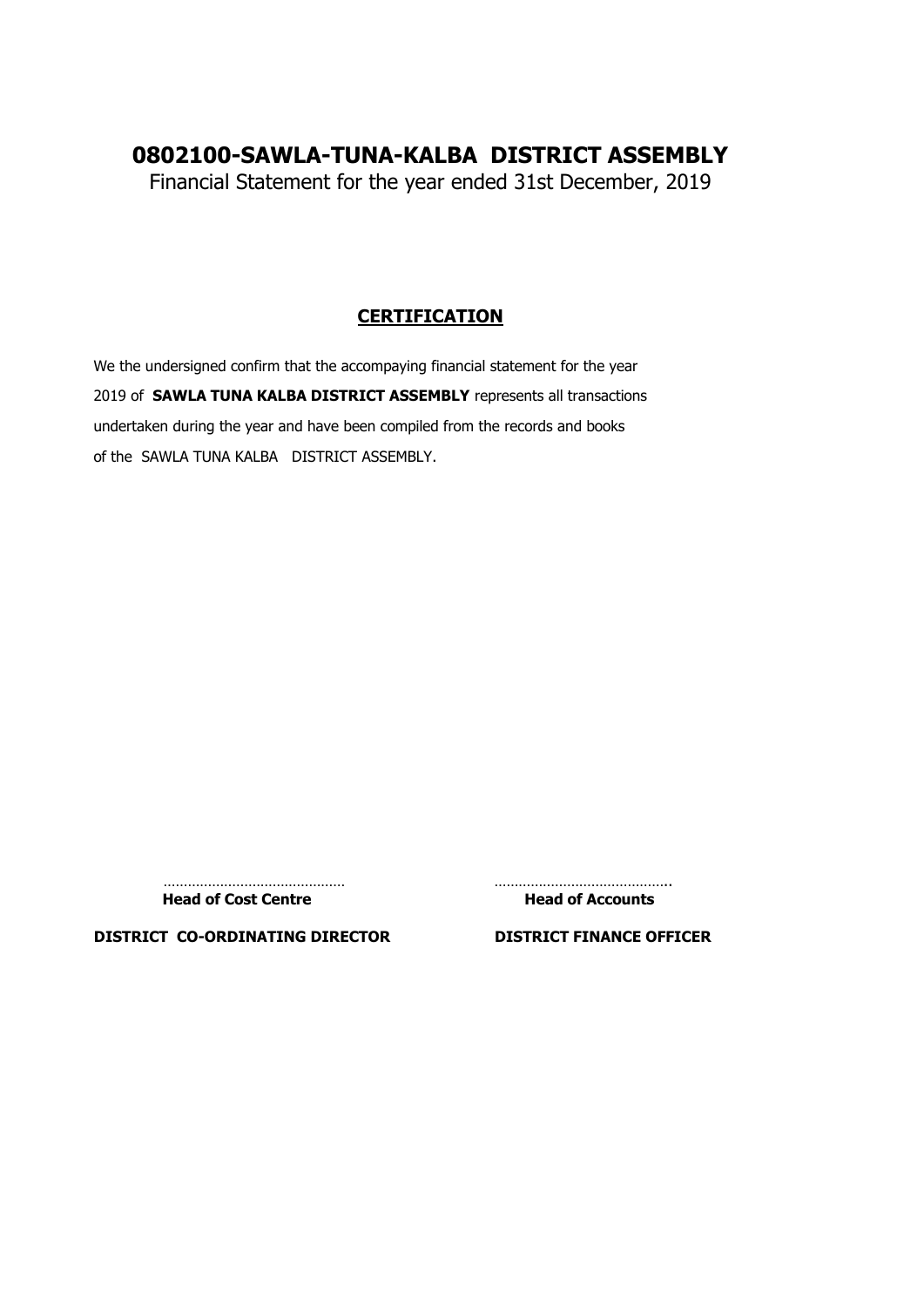# **0802100-SAWLA-TUNA-KALBA DISTRICT ASSEMBLY**

# **STATEMENT OF FINANCIAL POSITION AS AT 31ST DECEMBER, 2019**

#### **BROAD BASED ACCOUNT**

| <b>Notes</b><br><b>ASSETS</b><br><b>GH¢</b><br><b>Current Assets</b><br>Cash on Hand and at Bank<br>1,174,456.10<br>15<br>16<br>0.00<br>0.00<br>17<br>0.00<br>18<br>0.00<br>19<br>1,174,456.10<br>27,830.00<br>18<br>1,129,402.36<br>23<br>24<br>0.00<br>27<br>9,029,349.09<br>10,186,581.45<br>11,361,037.55 | <b>GH¢</b><br>324,278.16 |
|---------------------------------------------------------------------------------------------------------------------------------------------------------------------------------------------------------------------------------------------------------------------------------------------------------------|--------------------------|
|                                                                                                                                                                                                                                                                                                               |                          |
|                                                                                                                                                                                                                                                                                                               |                          |
| Short term investments<br>Advances<br>Recievables<br>Inventories<br><b>Non-Current Assets</b><br>Recievables<br>Infrastructure, plant and equipment<br>Work-IN- Progress<br>Other non-financial assets<br><b>Total Assets</b>                                                                                 |                          |
|                                                                                                                                                                                                                                                                                                               | 0.00                     |
|                                                                                                                                                                                                                                                                                                               | 0.00                     |
|                                                                                                                                                                                                                                                                                                               | 0.00                     |
|                                                                                                                                                                                                                                                                                                               | 0.00                     |
|                                                                                                                                                                                                                                                                                                               | 324,278.16               |
|                                                                                                                                                                                                                                                                                                               |                          |
|                                                                                                                                                                                                                                                                                                               | 27,830.00                |
|                                                                                                                                                                                                                                                                                                               | 1,125,412.26             |
|                                                                                                                                                                                                                                                                                                               | 0.00                     |
|                                                                                                                                                                                                                                                                                                               | 7,903,936.83             |
|                                                                                                                                                                                                                                                                                                               | 9,029,349.09             |
|                                                                                                                                                                                                                                                                                                               | 9,381,457.25             |
| <b>LESS LIABILITIES</b>                                                                                                                                                                                                                                                                                       |                          |
| <b>Current liabilities</b>                                                                                                                                                                                                                                                                                    |                          |
| Payables                                                                                                                                                                                                                                                                                                      |                          |
| Deposits & Other Trust Monies<br>28<br>0.00                                                                                                                                                                                                                                                                   | 0.00                     |
| 0.00                                                                                                                                                                                                                                                                                                          | 0.00                     |
| <b>Non-Current Liabilities</b>                                                                                                                                                                                                                                                                                |                          |
| Long-term borrowings<br>34<br>0.00                                                                                                                                                                                                                                                                            | 0.00                     |
| long-term provisions<br>35<br>0.00                                                                                                                                                                                                                                                                            | 0.00                     |
| 0.00                                                                                                                                                                                                                                                                                                          | 0.00                     |
| <b>Total Liabilities</b><br>0.00                                                                                                                                                                                                                                                                              | 0.00                     |
|                                                                                                                                                                                                                                                                                                               |                          |
| 11,361,037.55<br><b>NET ASSETS (Total Assets Less Total Liab.)</b>                                                                                                                                                                                                                                            | 9,381,457.25             |
| <b>NET ASSETS/EQUITY:</b>                                                                                                                                                                                                                                                                                     |                          |
| Capital Contributed by other govt. entities<br>37<br>0.00                                                                                                                                                                                                                                                     | 0.00                     |
| 9,381,457.25<br><b>Reserves</b><br>38                                                                                                                                                                                                                                                                         | 8,275,667.68             |
| <b>Accumulated Surplus</b><br>39a<br>1,979,580.30                                                                                                                                                                                                                                                             | 1,105,789.57             |
| 11,361,037.55<br><b>TOTAL NET ASSETS/EQUITY</b><br>9,381,457.25                                                                                                                                                                                                                                               |                          |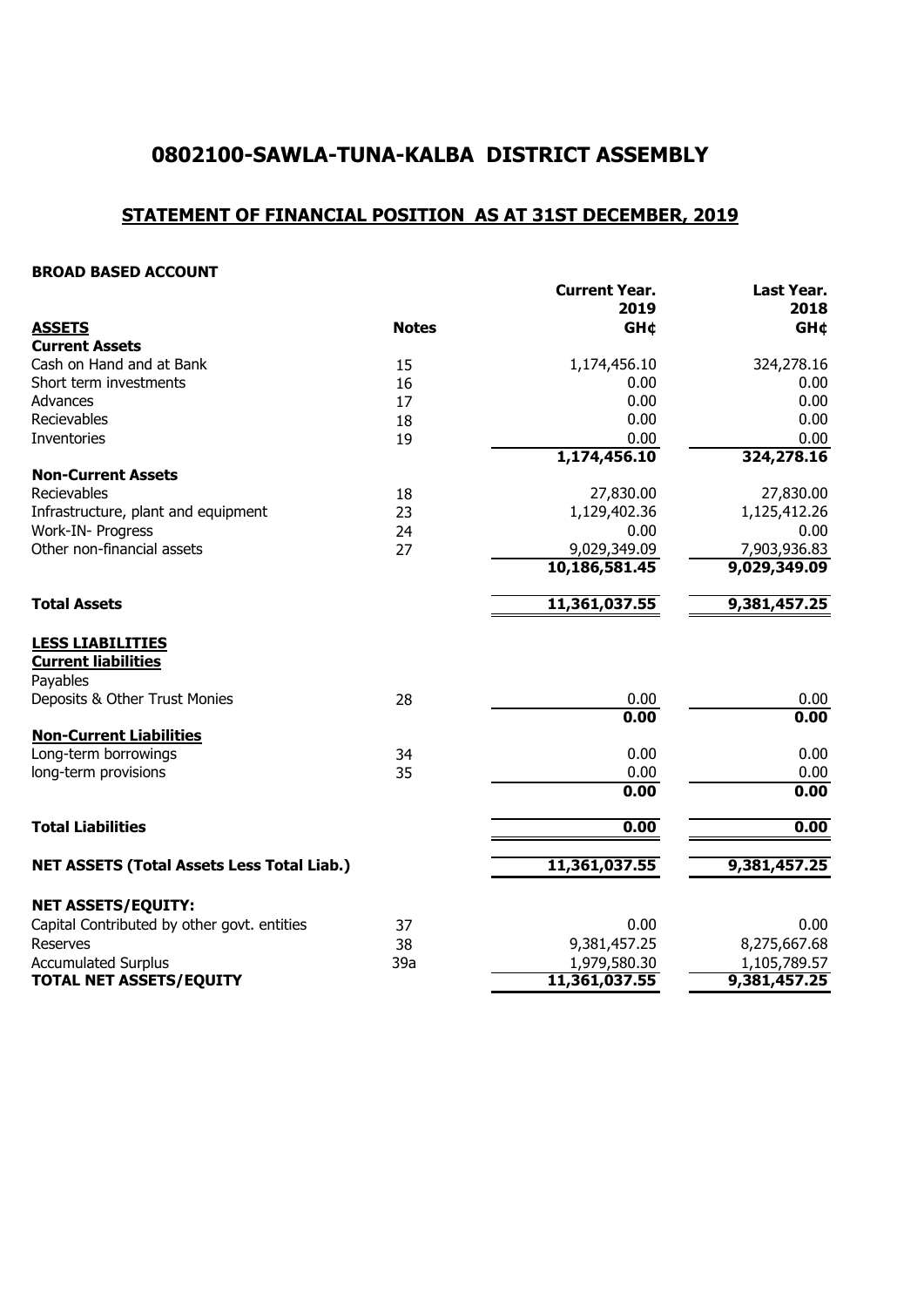| STATEMENT OF REVENUE AND EXPENDITURE FOR THE YEAR ENDED 31ST DECEMBER, 2019 |             |                     |                  |
|-----------------------------------------------------------------------------|-------------|---------------------|------------------|
|                                                                             | <b>Note</b> | <b>Current Year</b> | <b>Last Year</b> |
|                                                                             |             | 2019                | 2018             |
|                                                                             |             | <b>GH¢</b>          | <b>GH¢</b>       |
| <b>Revenue</b>                                                              |             |                     |                  |
| Rates                                                                       | 2a          | 25,285.50           | 12,466.00        |
| Land and Royalties                                                          | 2bi         | 6,856.00            | 13,787.02        |
| Fees and Fines                                                              | 2biv        | 30,537.35           | 39,915.00        |
| Licenses                                                                    | 2biii       | 79,359.09           | 93,056.00        |
| Rent                                                                        | 2bii        | 2,400.00            | 18,400.00        |
| Grants                                                                      | 5i          | 3,766,373.54        | 2,600,698.43     |
| <b>GOG Salaries</b>                                                         | 3a          | 1,481,922.20        | 775,612.43       |
| Miscellaneous                                                               | 2bv         | 0.00                | 61,185.27        |
| <b>Total Revenue</b>                                                        |             | 5,392,733.68        | 3,615,120.15     |
| <b>Expenses</b>                                                             |             |                     |                  |
| Compensation of employees(GOG Expenses)                                     | 6a          | 1,481,922.20        | 775,612.43       |
| Compensation of employees(IGF Expenses)                                     | 8a          | 19,215.40           | 73,691.66        |
| Goods and Services                                                          | 13          | 1,912,015.78        | 1,660,026.49     |
| <b>Grant Current</b>                                                        | 30          | 0.00                | 0.00             |
| Comnsumption of Non- Current Assets                                         | $\mathbf 0$ | 0.00                | 0.00             |
| <b>Total Expenditure</b>                                                    |             | 3,413,153.38        | 2,509,330.58     |
| Surplus/(Deficit) for the period                                            | 39a         | 1,979,580.30        | 1,105,789.57     |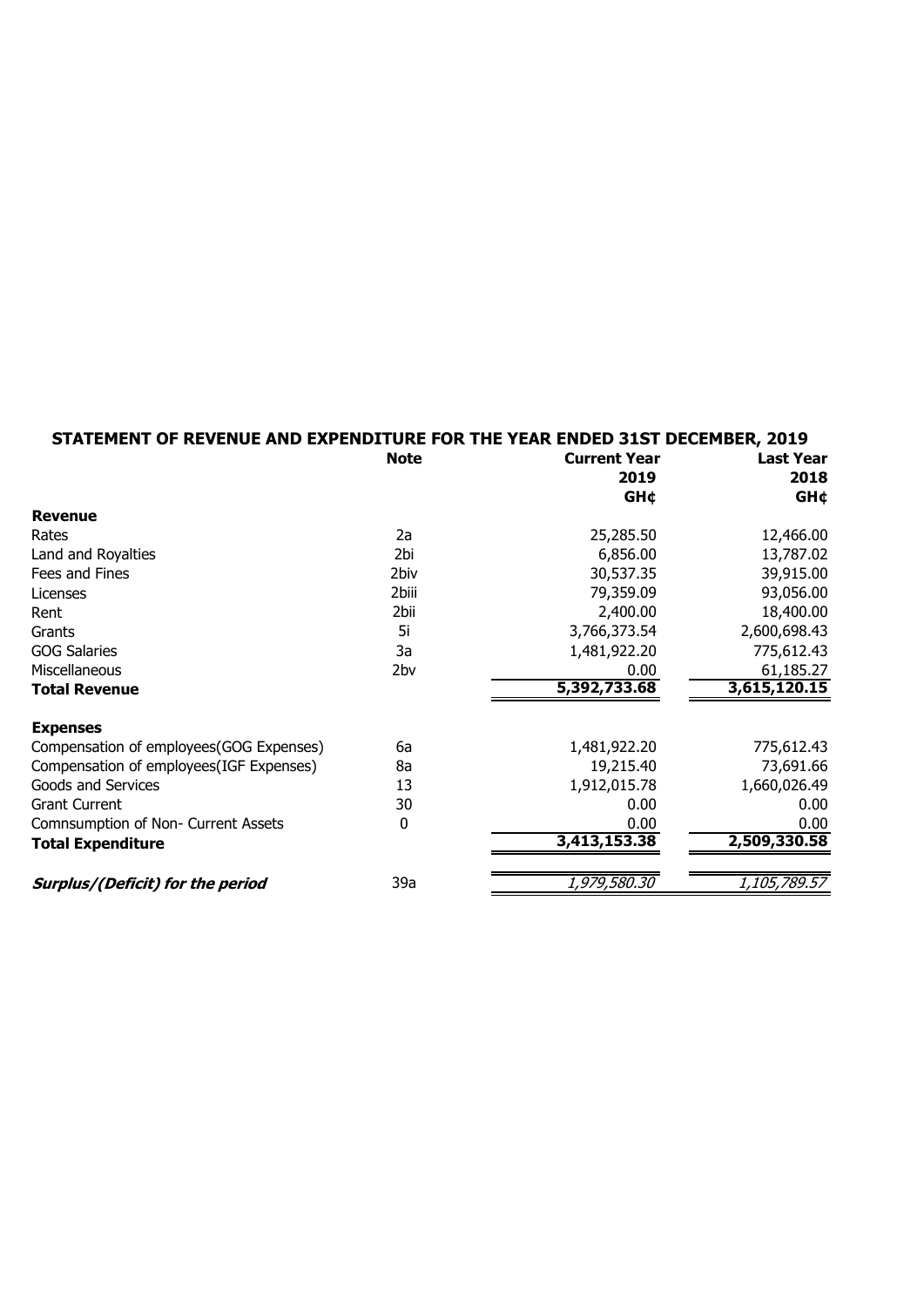## **CASH FLOW STATEMENT FOR THE YEAR ENDED 31ST DECEMBER 2019**

|                                                   |             | <b>ACTUAL</b><br><b>CURRENT YEAR</b><br>2019<br><b>GH¢</b> | <b>ACTUAL</b><br><b>LAST YEAR</b><br>2018<br><b>GH¢</b> |
|---------------------------------------------------|-------------|------------------------------------------------------------|---------------------------------------------------------|
| <b>Cash Flows from Operating Activities</b>       |             |                                                            |                                                         |
| <b>Cash receipts from operating activities</b>    | <b>Note</b> |                                                            |                                                         |
| Rates                                             | 2a          | 25,285.50                                                  | 12,466.00                                               |
| Sales of goods and services                       | 0           | 0.00                                                       | 0.00                                                    |
| Grants                                            | 5           | 5,248,295.74                                               | 3,376,310.86                                            |
| Interest received                                 | 0           | 0.00                                                       | 0.00                                                    |
| Fees, Rent and Fines                              | 2biv/2bv    | 32,937.35                                                  | 58,315.00                                               |
| Licenses & Investment Income                      | 2bii,iii    | 86,215.09                                                  | 168,028.29                                              |
| Other receipts                                    | 17          | 0.00<br>5,392,733.68                                       | 0.00<br>3,615,120.15                                    |
| <b>Cash payments from operating activities</b>    |             |                                                            |                                                         |
| Compensation of employees                         | $6a-8a$     | 1,501,137.60                                               | 849,304.09                                              |
| Supplies and consumable used                      | 13          | 1,912,015.78                                               | 1,660,026.49                                            |
| Interest paid                                     | 0           | 0.00                                                       | 0.00                                                    |
| Other payments                                    | 0           | 0.00                                                       | 0.00                                                    |
|                                                   |             | 3,413,153.38                                               | 2,509,330.58                                            |
| <b>Net cashflow from Operating Acivities</b>      |             | 1,979,580.30                                               | 1,105,789.57                                            |
| <b>CASH FLOW FROM INVESTING ACTIVITIES</b>        |             |                                                            |                                                         |
| Purchase of plant and equipment                   |             | 1,129,402.36                                               | 1,125,412.26                                            |
| Proceeds from sale of plant & equipment           |             | 0.00                                                       | 0.00                                                    |
| Proceeds from sale of investments                 | 22          | 0.00                                                       | 0.00                                                    |
| <b>Grant Current</b>                              | 30          | 0.00                                                       | 0.00                                                    |
|                                                   |             | 1,129,402.36                                               | 1,125,412.26                                            |
| <b>Net Cashflow from Investing Activites</b>      |             | 1,129,402.36                                               | 1,125,412.26                                            |
| <b>CASH FLOW FROM FINANCING ACTIVITIES</b>        |             |                                                            |                                                         |
| <b>Cash Inflow</b>                                |             | 0.00                                                       | 0.00                                                    |
| Debtors (Imprest)<br>Repayment of borrowings      |             | 0.00                                                       | 0.00                                                    |
| Creditors (Deposits)                              |             | 0.00                                                       | 0.00                                                    |
|                                                   | 18          | 0.00                                                       | 0.00                                                    |
| <b>Net Cashflow from Financing Activites</b>      |             | 0.00                                                       | 0.00                                                    |
| <b>Cash outflow</b>                               |             |                                                            |                                                         |
| Advance                                           | 17          | 0.00                                                       | 0.00                                                    |
| <b>Total Cash Outflow</b>                         |             | 0.00                                                       | 0.00                                                    |
|                                                   |             |                                                            | 0.00                                                    |
| Net Increase/Decrease in Cash and cash            | 39          | 850,177.94                                                 | $-19,622.69$                                            |
| Cash and cash balances at the beginning of period |             | 324,278.16                                                 | 343,900.85                                              |
| Cash and cash balances at the end of per          | 15          | 1,174,456.10                                               | 324,278.16                                              |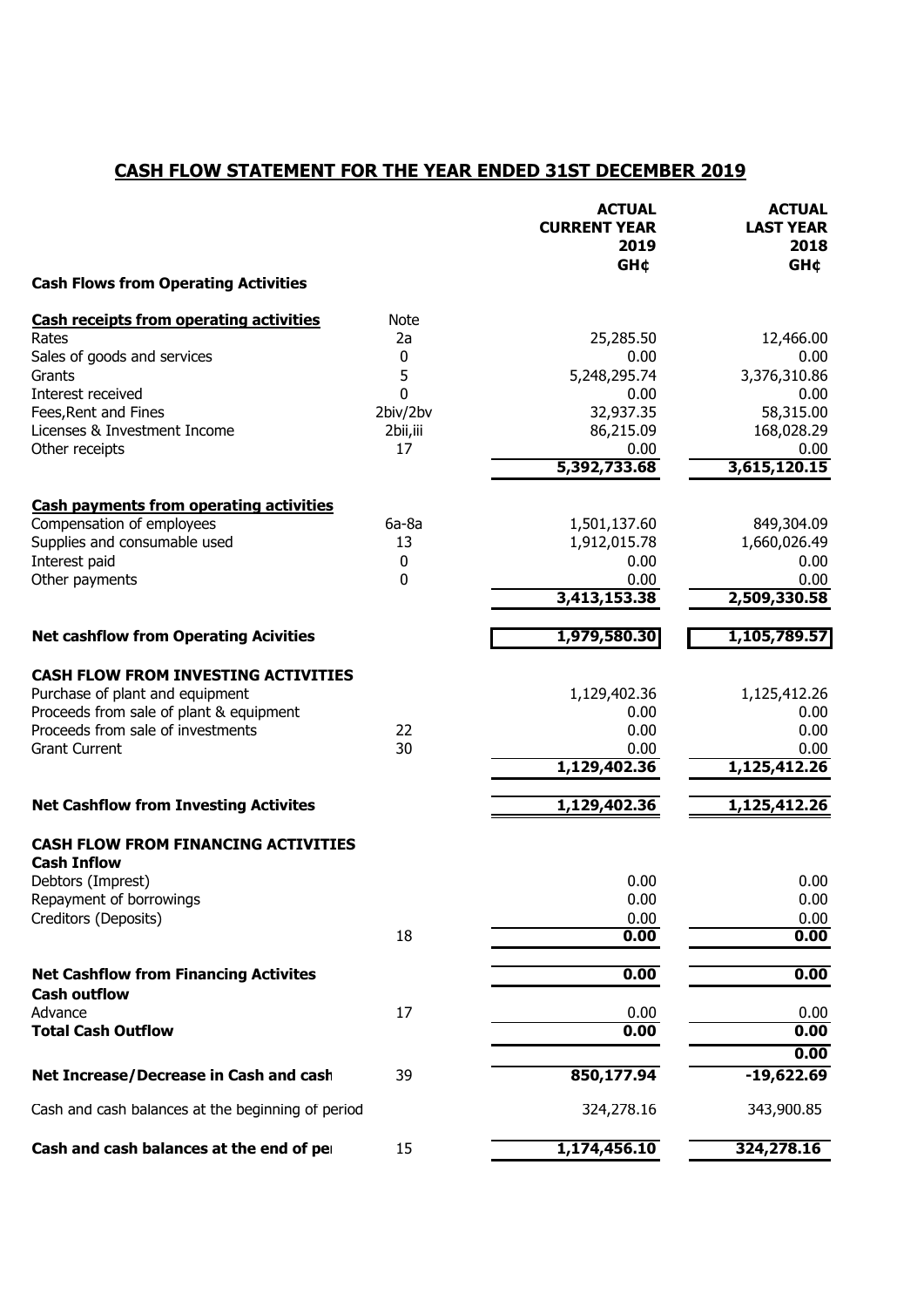### **NOTES TO THE FINANCIAL STATEMENTS FOR THE YEAR ENDED:-31st DECEMBER, 2019**

1. Accounting Policies of SAWLA TUNA KALBA DISTRICT ASSEMBLY.

- a. Basis of Accounts
- \* The Financial Statements are prepared on a modified cash basis:
- \* SAWLA TUNA KALBA DISTRICT ASSEMBLY. recognizes revenue in the period in which they are received.
- \* Expenditure is recognized when goods and services are received and paid for.
- \* Fixed Assets are capitallised and no depreciation is calculated for the year because of the absence of depreciation policy.
- \* Loans & investments are recorded on historic cost basis without any provision for diminution of value.

| 2. Internally Gen. Funds (IGF) Retained<br><b>GH¢</b><br><b>GH¢</b><br>2a. Taxes<br>1131000 Rates<br>56,000.00<br>25,285.50<br>12,466.00<br>56,000.00<br>12,466.00<br>25,285.50<br><b>Total</b><br>2b. Other Revenue<br>1412000 Lands & Concession<br>77,500.00<br>6,856.00<br>13,787.02<br>1415000 Rent of Lands, Building&Houses<br>55,000.00<br>2,400.00<br>18,400.00<br>1422000 Licenses<br>187,036.00<br>79,359.09<br>93,056.00<br>1423000 Fees<br>38,936.00<br>51,500.00<br>27,323.50<br>1430000 Fine, Penalties & Forfeits<br>979.00<br>42,500.00<br>3,213.85<br>1450000 Miscellaneous and Unidentified Reve<br>61,185.27<br>0.00<br>0.00<br><b>Total</b><br>413,536.00<br>119,152.44<br>226,343.29<br>469,536.00<br>144,437.94<br>238,809.29 | <b>Last Year</b><br>2018 |
|------------------------------------------------------------------------------------------------------------------------------------------------------------------------------------------------------------------------------------------------------------------------------------------------------------------------------------------------------------------------------------------------------------------------------------------------------------------------------------------------------------------------------------------------------------------------------------------------------------------------------------------------------------------------------------------------------------------------------------------------------|--------------------------|
|                                                                                                                                                                                                                                                                                                                                                                                                                                                                                                                                                                                                                                                                                                                                                      | <b>GH¢</b>               |
|                                                                                                                                                                                                                                                                                                                                                                                                                                                                                                                                                                                                                                                                                                                                                      |                          |
|                                                                                                                                                                                                                                                                                                                                                                                                                                                                                                                                                                                                                                                                                                                                                      |                          |
|                                                                                                                                                                                                                                                                                                                                                                                                                                                                                                                                                                                                                                                                                                                                                      |                          |
|                                                                                                                                                                                                                                                                                                                                                                                                                                                                                                                                                                                                                                                                                                                                                      |                          |
|                                                                                                                                                                                                                                                                                                                                                                                                                                                                                                                                                                                                                                                                                                                                                      |                          |
|                                                                                                                                                                                                                                                                                                                                                                                                                                                                                                                                                                                                                                                                                                                                                      |                          |
|                                                                                                                                                                                                                                                                                                                                                                                                                                                                                                                                                                                                                                                                                                                                                      |                          |
|                                                                                                                                                                                                                                                                                                                                                                                                                                                                                                                                                                                                                                                                                                                                                      |                          |
|                                                                                                                                                                                                                                                                                                                                                                                                                                                                                                                                                                                                                                                                                                                                                      |                          |
|                                                                                                                                                                                                                                                                                                                                                                                                                                                                                                                                                                                                                                                                                                                                                      |                          |
| <b>Total IGF Retained</b>                                                                                                                                                                                                                                                                                                                                                                                                                                                                                                                                                                                                                                                                                                                            |                          |
|                                                                                                                                                                                                                                                                                                                                                                                                                                                                                                                                                                                                                                                                                                                                                      |                          |
| 3. Donor Grant & Relief                                                                                                                                                                                                                                                                                                                                                                                                                                                                                                                                                                                                                                                                                                                              |                          |
| <b>3a. Gov't of Ghana Fund Income</b>                                                                                                                                                                                                                                                                                                                                                                                                                                                                                                                                                                                                                                                                                                                |                          |
| 1331001 GOG Paid Salaries<br>1,137,224.13<br>1,481,922.20<br>775,612.43                                                                                                                                                                                                                                                                                                                                                                                                                                                                                                                                                                                                                                                                              |                          |
| 1,137,224.13<br>1,481,922.20<br>775,612.43<br><b>Total</b>                                                                                                                                                                                                                                                                                                                                                                                                                                                                                                                                                                                                                                                                                           |                          |
| 3b. DDF                                                                                                                                                                                                                                                                                                                                                                                                                                                                                                                                                                                                                                                                                                                                              |                          |
| 1331010 Recurrent Transfers<br>51,413.00<br>608,818.66                                                                                                                                                                                                                                                                                                                                                                                                                                                                                                                                                                                                                                                                                               | 0.00                     |
| 940,837.40<br>143,522.00<br>789,576.00<br>1331011 District Development Facility                                                                                                                                                                                                                                                                                                                                                                                                                                                                                                                                                                                                                                                                      |                          |
| 992,250.40<br>752,340.66<br>789,576.00<br><b>Total</b>                                                                                                                                                                                                                                                                                                                                                                                                                                                                                                                                                                                                                                                                                               |                          |
|                                                                                                                                                                                                                                                                                                                                                                                                                                                                                                                                                                                                                                                                                                                                                      |                          |
| <b>3c Dornor Fund Programme</b>                                                                                                                                                                                                                                                                                                                                                                                                                                                                                                                                                                                                                                                                                                                      |                          |
| 1332006 Other Donor Funded Grants<br>0.00<br>0.00<br>87,654.91                                                                                                                                                                                                                                                                                                                                                                                                                                                                                                                                                                                                                                                                                       |                          |
| 1331008 Other Donors Support Frans<br>250,739.22<br>90,018.25<br>61,913.13<br><b>TOTAL</b><br>250,739.22<br>90,018.25<br>149,568.04                                                                                                                                                                                                                                                                                                                                                                                                                                                                                                                                                                                                                  |                          |
| <b>3d. Common Fund</b>                                                                                                                                                                                                                                                                                                                                                                                                                                                                                                                                                                                                                                                                                                                               |                          |
| 1331002 District Assemblies Common Fund<br>4,038,385.34<br>2,474,832.31<br>1,067,498.35                                                                                                                                                                                                                                                                                                                                                                                                                                                                                                                                                                                                                                                              |                          |
| 200,000.00<br>440,277.68<br>292,132.88<br>1331003 M. P Common Fund                                                                                                                                                                                                                                                                                                                                                                                                                                                                                                                                                                                                                                                                                   |                          |
| 1332001 PWD<br>0.00<br>0.00<br>167,330.14                                                                                                                                                                                                                                                                                                                                                                                                                                                                                                                                                                                                                                                                                                            |                          |
| 4,238,385.34<br>2,915,109.99<br>1,526,961.37<br><b>TOTAL</b>                                                                                                                                                                                                                                                                                                                                                                                                                                                                                                                                                                                                                                                                                         |                          |
|                                                                                                                                                                                                                                                                                                                                                                                                                                                                                                                                                                                                                                                                                                                                                      |                          |
| <b>3e. Other Funds</b>                                                                                                                                                                                                                                                                                                                                                                                                                                                                                                                                                                                                                                                                                                                               |                          |
| <b>HIPC Grant</b><br>0.00<br>0.00                                                                                                                                                                                                                                                                                                                                                                                                                                                                                                                                                                                                                                                                                                                    | 0.00                     |
| Ghana School Feeding Programme (GSFI<br>0.00<br>0.00                                                                                                                                                                                                                                                                                                                                                                                                                                                                                                                                                                                                                                                                                                 | 0.00                     |
| Goods and Services (Decent Depts<br>134,593.02<br>71,335.26<br>8,904.64<br><b>TOTAL</b><br>71,335.26                                                                                                                                                                                                                                                                                                                                                                                                                                                                                                                                                                                                                                                 |                          |
| 134,593.02<br>8,904.64                                                                                                                                                                                                                                                                                                                                                                                                                                                                                                                                                                                                                                                                                                                               |                          |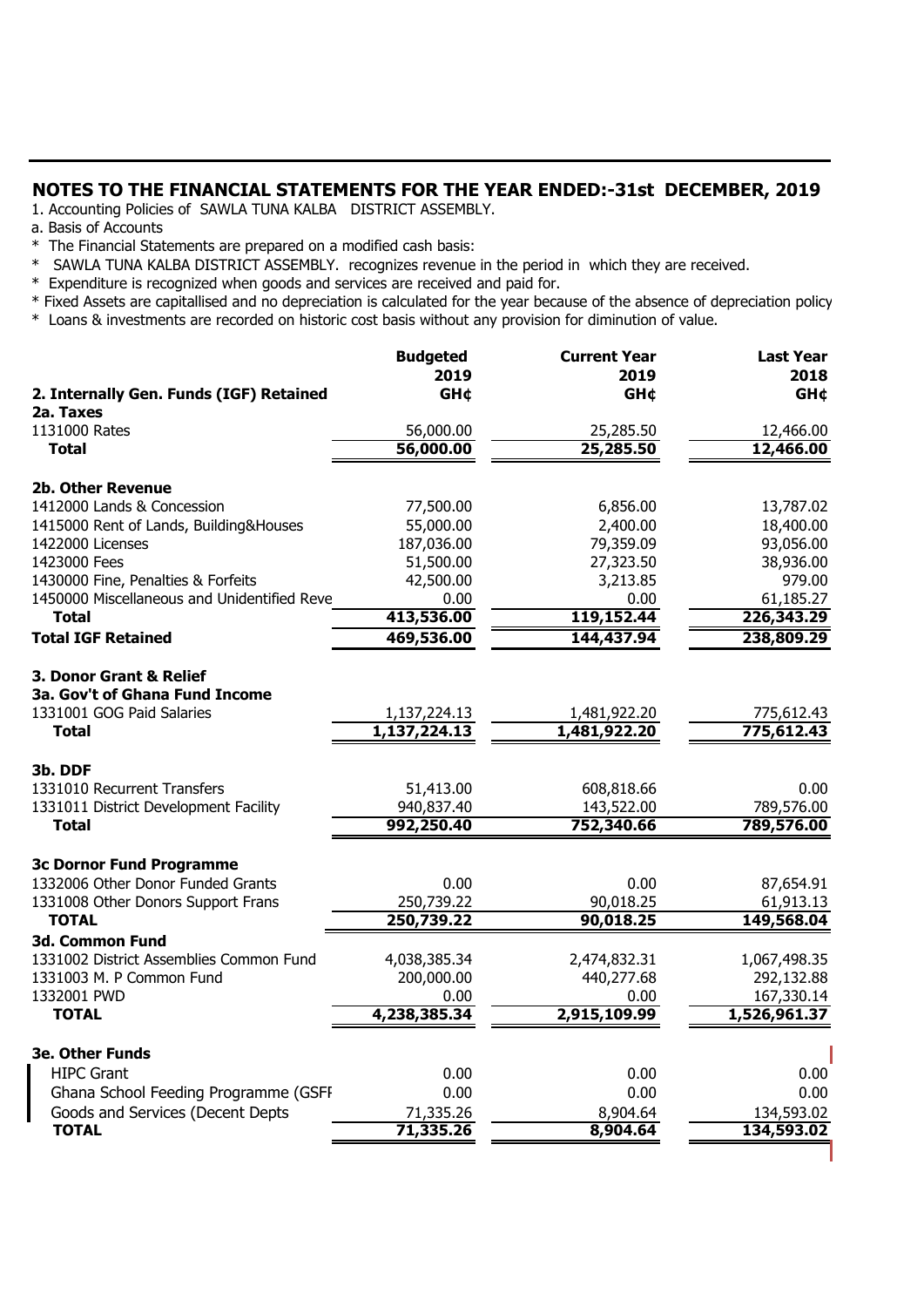| <b>GRAND TOTAL</b>             | 7,159,470.35            | 5,392,733.68            | 3,615,120.15            |
|--------------------------------|-------------------------|-------------------------|-------------------------|
|                                | <b>Budgeted 2019</b>    | 2019                    | 2018                    |
| <b>4 IGF Retained</b><br>Taxes |                         |                         |                         |
| ii Other Revenue               | 56,000.00<br>413,536.00 | 25,285.50<br>119,152.44 | 12,466.00<br>226,343.29 |
| <b>Sub Total</b>               | 469,536.00              | 144,437.94              | 238,809.29              |
| 5 Donor Grant & Relief         |                         |                         |                         |
| <b>GOG Salaries</b>            | 1,137,224.13            | 1,481,922.20            | 775,612.43              |
| ii Donor/Grant                 | 5,552,710.22            | 3,766,373.54            | 2,600,698.43            |
| <b>Sub Total</b>               | 6,689,934.35            | 5,248,295.74            | 3,376,310.86            |
| <b>TOTAL</b>                   | 7,159,470.35            | 5,392,733.68            | 3,615,120.15            |

 $\overline{\mathbf{I}}$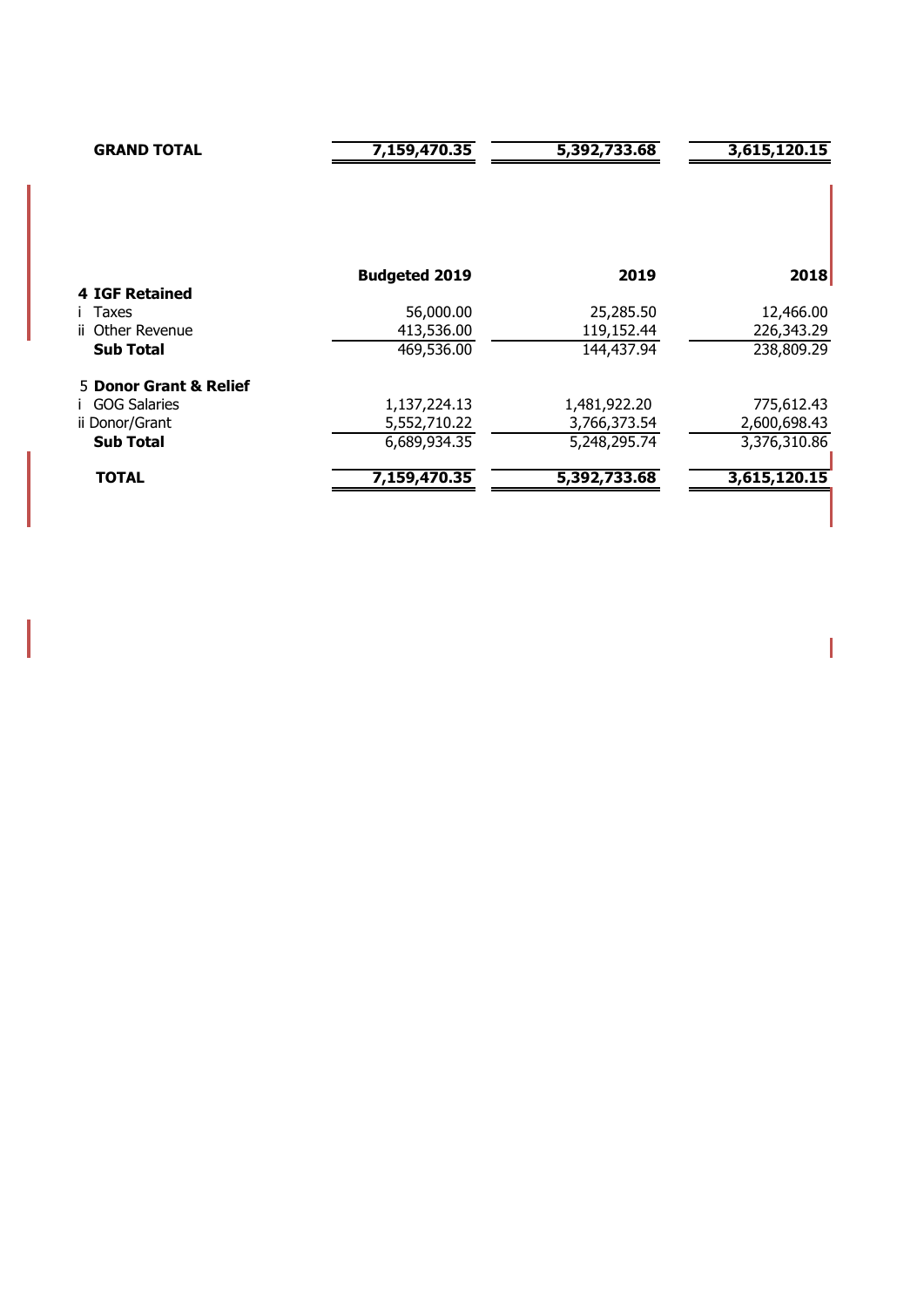## **NOTES TO THE ACCOUNT FOR THE YEAR ENDED 31ST DECEMER 2019**

### **EXPENDITURE**

| <b>GH¢</b><br><b>GH¢</b><br>GHC<br><b>12 COMPENSATION OF EMPLOYEES</b><br>2111000 Established Postion<br>1,481,922.20<br>775,612.43<br>1,137,224.13<br>2111100 Non-Established Post<br>30,000.00<br>13,861.20<br>23,965.01<br>2111200 Other Allowances<br>65,355.15<br>2,522.50<br>49,726.65<br>2121300 National Pension Contribution<br>52,900.00<br>2,831.70<br>0.00<br>849,304.09<br>1,285,479.28<br>1,501,137.60<br><b>TOTAL Expenses</b><br><b>13 GOODS AND SERVICES</b><br>2210100 Materials & Office Consumables<br>14,000.00<br>14,473.50<br>258,020.12<br>2210200 Utilities<br>33,000.00<br>137,040.50<br>21,148.00<br>2210300 General Cleaning<br>0.00<br>0.00<br>5,601.75<br>2210400 Rentals<br>57,000.00<br>471.16<br>0.00<br>264,633.66<br>2210500 Travel & Transport<br>747,392.00<br>144,849.53<br>2210600 Repairs & Maintenance<br>38,500.00<br>15,326.00<br>34,691.75<br>2210700 Traning, Seminar & Confer. Cost<br>384,832.00<br>494,356.20<br>446,122.89<br>2210800 Consultancy Expenses<br>87,083.00<br>7,990.88<br>0.00<br>2210900 Special Services<br>82,159.00<br>603,619.00<br>174,436.02<br>2211100 Other Charges & Fees<br>2,000.00<br>3,128.50<br>2,515.47<br>2211200 Emergency Services<br>48,054.00<br>0.00<br>12,960.00<br>2211300 Insurance<br>0.00<br>0.00<br>0.00<br>2311100 Consumption of Fixed Capital [G<br>0.00<br>0.00<br>0.00<br>2421100 Residents<br>0.00<br>0.00<br>0.00<br>2721100 Social Assistance Benefits in Cas<br>0.00<br>0.00<br>0.00<br>0.00<br>2731100 Employer Social Benefits in Cash<br>0.00<br>0.00<br>2821100 General Expenses<br>955,917.07<br>919,943.49<br>532,173.85<br><b>Sub Total</b><br>2,971,397.07<br>1,912,015.78<br>1,660,026.49<br><b>30 GRANTS</b><br><b>Grant Current</b><br>2631106 DDF (Capacity Building Grant)<br>0.00<br>0.00<br>0.00<br>2632102 MPs Capacity Building & Capital p<br>0.00<br>0.00<br>0.00<br>2632106 Other Donor Funded Projects<br>0.00<br>0.00<br>0.00<br>0.00<br>0.00<br>Sub Total<br>0.00<br>23 ASSETS<br><b>Non FINANCIAL ASSETS</b><br>3111000 Dwellings<br>150,075.00<br>63,679.05<br>47,714.65<br>1,620,558.00<br>653,882.85<br>160,547.50<br>3111200 Non Residential Building<br>870,852.00<br>74,971.99<br>752,194.80<br>3111300 Other Structures<br>30,580.23<br>263,500.00<br>0.00<br>3112100 Transport & Equipment<br>20,150.00<br>6,762.00<br>0.00<br>3112200 Other Machinery & Equipment<br>3113100 Infrastructure Assets<br>467,496.00<br>330,106.47<br>114,225.08<br><b>Sub Total</b><br>3,372,481.00<br>1,129,402.36<br>$\overline{1,125,412.26}$<br>24 Work-IN- Progress<br>3111150 WIP-Dwellings<br>0.00<br>0.00<br>0.00<br>3111250 WIP-Non Residential Building<br>0.00<br>0.00<br>0.00<br>3111350 WIP-Other Structures<br>0.00<br>0.00<br>0.00 | <b>NOTE DESCRIPTION</b> | <b>Budgeted 2019</b> | <b>Actuals 2019</b> | Actuals 2018 |
|--------------------------------------------------------------------------------------------------------------------------------------------------------------------------------------------------------------------------------------------------------------------------------------------------------------------------------------------------------------------------------------------------------------------------------------------------------------------------------------------------------------------------------------------------------------------------------------------------------------------------------------------------------------------------------------------------------------------------------------------------------------------------------------------------------------------------------------------------------------------------------------------------------------------------------------------------------------------------------------------------------------------------------------------------------------------------------------------------------------------------------------------------------------------------------------------------------------------------------------------------------------------------------------------------------------------------------------------------------------------------------------------------------------------------------------------------------------------------------------------------------------------------------------------------------------------------------------------------------------------------------------------------------------------------------------------------------------------------------------------------------------------------------------------------------------------------------------------------------------------------------------------------------------------------------------------------------------------------------------------------------------------------------------------------------------------------------------------------------------------------------------------------------------------------------------------------------------------------------------------------------------------------------------------------------------------------------------------------------------------------------------------------------------------------------------------------------------------------------------------------------------------------------------------------------------------------------------------------------------------------------------------------------------------------------------------------------------------------------------------------------------------|-------------------------|----------------------|---------------------|--------------|
|                                                                                                                                                                                                                                                                                                                                                                                                                                                                                                                                                                                                                                                                                                                                                                                                                                                                                                                                                                                                                                                                                                                                                                                                                                                                                                                                                                                                                                                                                                                                                                                                                                                                                                                                                                                                                                                                                                                                                                                                                                                                                                                                                                                                                                                                                                                                                                                                                                                                                                                                                                                                                                                                                                                                                                    |                         |                      |                     |              |
|                                                                                                                                                                                                                                                                                                                                                                                                                                                                                                                                                                                                                                                                                                                                                                                                                                                                                                                                                                                                                                                                                                                                                                                                                                                                                                                                                                                                                                                                                                                                                                                                                                                                                                                                                                                                                                                                                                                                                                                                                                                                                                                                                                                                                                                                                                                                                                                                                                                                                                                                                                                                                                                                                                                                                                    |                         |                      |                     |              |
|                                                                                                                                                                                                                                                                                                                                                                                                                                                                                                                                                                                                                                                                                                                                                                                                                                                                                                                                                                                                                                                                                                                                                                                                                                                                                                                                                                                                                                                                                                                                                                                                                                                                                                                                                                                                                                                                                                                                                                                                                                                                                                                                                                                                                                                                                                                                                                                                                                                                                                                                                                                                                                                                                                                                                                    |                         |                      |                     |              |
|                                                                                                                                                                                                                                                                                                                                                                                                                                                                                                                                                                                                                                                                                                                                                                                                                                                                                                                                                                                                                                                                                                                                                                                                                                                                                                                                                                                                                                                                                                                                                                                                                                                                                                                                                                                                                                                                                                                                                                                                                                                                                                                                                                                                                                                                                                                                                                                                                                                                                                                                                                                                                                                                                                                                                                    |                         |                      |                     |              |
|                                                                                                                                                                                                                                                                                                                                                                                                                                                                                                                                                                                                                                                                                                                                                                                                                                                                                                                                                                                                                                                                                                                                                                                                                                                                                                                                                                                                                                                                                                                                                                                                                                                                                                                                                                                                                                                                                                                                                                                                                                                                                                                                                                                                                                                                                                                                                                                                                                                                                                                                                                                                                                                                                                                                                                    |                         |                      |                     |              |
|                                                                                                                                                                                                                                                                                                                                                                                                                                                                                                                                                                                                                                                                                                                                                                                                                                                                                                                                                                                                                                                                                                                                                                                                                                                                                                                                                                                                                                                                                                                                                                                                                                                                                                                                                                                                                                                                                                                                                                                                                                                                                                                                                                                                                                                                                                                                                                                                                                                                                                                                                                                                                                                                                                                                                                    |                         |                      |                     |              |
|                                                                                                                                                                                                                                                                                                                                                                                                                                                                                                                                                                                                                                                                                                                                                                                                                                                                                                                                                                                                                                                                                                                                                                                                                                                                                                                                                                                                                                                                                                                                                                                                                                                                                                                                                                                                                                                                                                                                                                                                                                                                                                                                                                                                                                                                                                                                                                                                                                                                                                                                                                                                                                                                                                                                                                    |                         |                      |                     |              |
|                                                                                                                                                                                                                                                                                                                                                                                                                                                                                                                                                                                                                                                                                                                                                                                                                                                                                                                                                                                                                                                                                                                                                                                                                                                                                                                                                                                                                                                                                                                                                                                                                                                                                                                                                                                                                                                                                                                                                                                                                                                                                                                                                                                                                                                                                                                                                                                                                                                                                                                                                                                                                                                                                                                                                                    |                         |                      |                     |              |
|                                                                                                                                                                                                                                                                                                                                                                                                                                                                                                                                                                                                                                                                                                                                                                                                                                                                                                                                                                                                                                                                                                                                                                                                                                                                                                                                                                                                                                                                                                                                                                                                                                                                                                                                                                                                                                                                                                                                                                                                                                                                                                                                                                                                                                                                                                                                                                                                                                                                                                                                                                                                                                                                                                                                                                    |                         |                      |                     |              |
|                                                                                                                                                                                                                                                                                                                                                                                                                                                                                                                                                                                                                                                                                                                                                                                                                                                                                                                                                                                                                                                                                                                                                                                                                                                                                                                                                                                                                                                                                                                                                                                                                                                                                                                                                                                                                                                                                                                                                                                                                                                                                                                                                                                                                                                                                                                                                                                                                                                                                                                                                                                                                                                                                                                                                                    |                         |                      |                     |              |
|                                                                                                                                                                                                                                                                                                                                                                                                                                                                                                                                                                                                                                                                                                                                                                                                                                                                                                                                                                                                                                                                                                                                                                                                                                                                                                                                                                                                                                                                                                                                                                                                                                                                                                                                                                                                                                                                                                                                                                                                                                                                                                                                                                                                                                                                                                                                                                                                                                                                                                                                                                                                                                                                                                                                                                    |                         |                      |                     |              |
|                                                                                                                                                                                                                                                                                                                                                                                                                                                                                                                                                                                                                                                                                                                                                                                                                                                                                                                                                                                                                                                                                                                                                                                                                                                                                                                                                                                                                                                                                                                                                                                                                                                                                                                                                                                                                                                                                                                                                                                                                                                                                                                                                                                                                                                                                                                                                                                                                                                                                                                                                                                                                                                                                                                                                                    |                         |                      |                     |              |
|                                                                                                                                                                                                                                                                                                                                                                                                                                                                                                                                                                                                                                                                                                                                                                                                                                                                                                                                                                                                                                                                                                                                                                                                                                                                                                                                                                                                                                                                                                                                                                                                                                                                                                                                                                                                                                                                                                                                                                                                                                                                                                                                                                                                                                                                                                                                                                                                                                                                                                                                                                                                                                                                                                                                                                    |                         |                      |                     |              |
|                                                                                                                                                                                                                                                                                                                                                                                                                                                                                                                                                                                                                                                                                                                                                                                                                                                                                                                                                                                                                                                                                                                                                                                                                                                                                                                                                                                                                                                                                                                                                                                                                                                                                                                                                                                                                                                                                                                                                                                                                                                                                                                                                                                                                                                                                                                                                                                                                                                                                                                                                                                                                                                                                                                                                                    |                         |                      |                     |              |
|                                                                                                                                                                                                                                                                                                                                                                                                                                                                                                                                                                                                                                                                                                                                                                                                                                                                                                                                                                                                                                                                                                                                                                                                                                                                                                                                                                                                                                                                                                                                                                                                                                                                                                                                                                                                                                                                                                                                                                                                                                                                                                                                                                                                                                                                                                                                                                                                                                                                                                                                                                                                                                                                                                                                                                    |                         |                      |                     |              |
|                                                                                                                                                                                                                                                                                                                                                                                                                                                                                                                                                                                                                                                                                                                                                                                                                                                                                                                                                                                                                                                                                                                                                                                                                                                                                                                                                                                                                                                                                                                                                                                                                                                                                                                                                                                                                                                                                                                                                                                                                                                                                                                                                                                                                                                                                                                                                                                                                                                                                                                                                                                                                                                                                                                                                                    |                         |                      |                     |              |
|                                                                                                                                                                                                                                                                                                                                                                                                                                                                                                                                                                                                                                                                                                                                                                                                                                                                                                                                                                                                                                                                                                                                                                                                                                                                                                                                                                                                                                                                                                                                                                                                                                                                                                                                                                                                                                                                                                                                                                                                                                                                                                                                                                                                                                                                                                                                                                                                                                                                                                                                                                                                                                                                                                                                                                    |                         |                      |                     |              |
|                                                                                                                                                                                                                                                                                                                                                                                                                                                                                                                                                                                                                                                                                                                                                                                                                                                                                                                                                                                                                                                                                                                                                                                                                                                                                                                                                                                                                                                                                                                                                                                                                                                                                                                                                                                                                                                                                                                                                                                                                                                                                                                                                                                                                                                                                                                                                                                                                                                                                                                                                                                                                                                                                                                                                                    |                         |                      |                     |              |
|                                                                                                                                                                                                                                                                                                                                                                                                                                                                                                                                                                                                                                                                                                                                                                                                                                                                                                                                                                                                                                                                                                                                                                                                                                                                                                                                                                                                                                                                                                                                                                                                                                                                                                                                                                                                                                                                                                                                                                                                                                                                                                                                                                                                                                                                                                                                                                                                                                                                                                                                                                                                                                                                                                                                                                    |                         |                      |                     |              |
|                                                                                                                                                                                                                                                                                                                                                                                                                                                                                                                                                                                                                                                                                                                                                                                                                                                                                                                                                                                                                                                                                                                                                                                                                                                                                                                                                                                                                                                                                                                                                                                                                                                                                                                                                                                                                                                                                                                                                                                                                                                                                                                                                                                                                                                                                                                                                                                                                                                                                                                                                                                                                                                                                                                                                                    |                         |                      |                     |              |
|                                                                                                                                                                                                                                                                                                                                                                                                                                                                                                                                                                                                                                                                                                                                                                                                                                                                                                                                                                                                                                                                                                                                                                                                                                                                                                                                                                                                                                                                                                                                                                                                                                                                                                                                                                                                                                                                                                                                                                                                                                                                                                                                                                                                                                                                                                                                                                                                                                                                                                                                                                                                                                                                                                                                                                    |                         |                      |                     |              |
|                                                                                                                                                                                                                                                                                                                                                                                                                                                                                                                                                                                                                                                                                                                                                                                                                                                                                                                                                                                                                                                                                                                                                                                                                                                                                                                                                                                                                                                                                                                                                                                                                                                                                                                                                                                                                                                                                                                                                                                                                                                                                                                                                                                                                                                                                                                                                                                                                                                                                                                                                                                                                                                                                                                                                                    |                         |                      |                     |              |
|                                                                                                                                                                                                                                                                                                                                                                                                                                                                                                                                                                                                                                                                                                                                                                                                                                                                                                                                                                                                                                                                                                                                                                                                                                                                                                                                                                                                                                                                                                                                                                                                                                                                                                                                                                                                                                                                                                                                                                                                                                                                                                                                                                                                                                                                                                                                                                                                                                                                                                                                                                                                                                                                                                                                                                    |                         |                      |                     |              |
|                                                                                                                                                                                                                                                                                                                                                                                                                                                                                                                                                                                                                                                                                                                                                                                                                                                                                                                                                                                                                                                                                                                                                                                                                                                                                                                                                                                                                                                                                                                                                                                                                                                                                                                                                                                                                                                                                                                                                                                                                                                                                                                                                                                                                                                                                                                                                                                                                                                                                                                                                                                                                                                                                                                                                                    |                         |                      |                     |              |
|                                                                                                                                                                                                                                                                                                                                                                                                                                                                                                                                                                                                                                                                                                                                                                                                                                                                                                                                                                                                                                                                                                                                                                                                                                                                                                                                                                                                                                                                                                                                                                                                                                                                                                                                                                                                                                                                                                                                                                                                                                                                                                                                                                                                                                                                                                                                                                                                                                                                                                                                                                                                                                                                                                                                                                    |                         |                      |                     |              |
|                                                                                                                                                                                                                                                                                                                                                                                                                                                                                                                                                                                                                                                                                                                                                                                                                                                                                                                                                                                                                                                                                                                                                                                                                                                                                                                                                                                                                                                                                                                                                                                                                                                                                                                                                                                                                                                                                                                                                                                                                                                                                                                                                                                                                                                                                                                                                                                                                                                                                                                                                                                                                                                                                                                                                                    |                         |                      |                     |              |
|                                                                                                                                                                                                                                                                                                                                                                                                                                                                                                                                                                                                                                                                                                                                                                                                                                                                                                                                                                                                                                                                                                                                                                                                                                                                                                                                                                                                                                                                                                                                                                                                                                                                                                                                                                                                                                                                                                                                                                                                                                                                                                                                                                                                                                                                                                                                                                                                                                                                                                                                                                                                                                                                                                                                                                    |                         |                      |                     |              |
|                                                                                                                                                                                                                                                                                                                                                                                                                                                                                                                                                                                                                                                                                                                                                                                                                                                                                                                                                                                                                                                                                                                                                                                                                                                                                                                                                                                                                                                                                                                                                                                                                                                                                                                                                                                                                                                                                                                                                                                                                                                                                                                                                                                                                                                                                                                                                                                                                                                                                                                                                                                                                                                                                                                                                                    |                         |                      |                     |              |
|                                                                                                                                                                                                                                                                                                                                                                                                                                                                                                                                                                                                                                                                                                                                                                                                                                                                                                                                                                                                                                                                                                                                                                                                                                                                                                                                                                                                                                                                                                                                                                                                                                                                                                                                                                                                                                                                                                                                                                                                                                                                                                                                                                                                                                                                                                                                                                                                                                                                                                                                                                                                                                                                                                                                                                    |                         |                      |                     |              |
|                                                                                                                                                                                                                                                                                                                                                                                                                                                                                                                                                                                                                                                                                                                                                                                                                                                                                                                                                                                                                                                                                                                                                                                                                                                                                                                                                                                                                                                                                                                                                                                                                                                                                                                                                                                                                                                                                                                                                                                                                                                                                                                                                                                                                                                                                                                                                                                                                                                                                                                                                                                                                                                                                                                                                                    |                         |                      |                     |              |
|                                                                                                                                                                                                                                                                                                                                                                                                                                                                                                                                                                                                                                                                                                                                                                                                                                                                                                                                                                                                                                                                                                                                                                                                                                                                                                                                                                                                                                                                                                                                                                                                                                                                                                                                                                                                                                                                                                                                                                                                                                                                                                                                                                                                                                                                                                                                                                                                                                                                                                                                                                                                                                                                                                                                                                    |                         |                      |                     |              |
|                                                                                                                                                                                                                                                                                                                                                                                                                                                                                                                                                                                                                                                                                                                                                                                                                                                                                                                                                                                                                                                                                                                                                                                                                                                                                                                                                                                                                                                                                                                                                                                                                                                                                                                                                                                                                                                                                                                                                                                                                                                                                                                                                                                                                                                                                                                                                                                                                                                                                                                                                                                                                                                                                                                                                                    |                         |                      |                     |              |
|                                                                                                                                                                                                                                                                                                                                                                                                                                                                                                                                                                                                                                                                                                                                                                                                                                                                                                                                                                                                                                                                                                                                                                                                                                                                                                                                                                                                                                                                                                                                                                                                                                                                                                                                                                                                                                                                                                                                                                                                                                                                                                                                                                                                                                                                                                                                                                                                                                                                                                                                                                                                                                                                                                                                                                    |                         |                      |                     |              |
|                                                                                                                                                                                                                                                                                                                                                                                                                                                                                                                                                                                                                                                                                                                                                                                                                                                                                                                                                                                                                                                                                                                                                                                                                                                                                                                                                                                                                                                                                                                                                                                                                                                                                                                                                                                                                                                                                                                                                                                                                                                                                                                                                                                                                                                                                                                                                                                                                                                                                                                                                                                                                                                                                                                                                                    |                         |                      |                     |              |
|                                                                                                                                                                                                                                                                                                                                                                                                                                                                                                                                                                                                                                                                                                                                                                                                                                                                                                                                                                                                                                                                                                                                                                                                                                                                                                                                                                                                                                                                                                                                                                                                                                                                                                                                                                                                                                                                                                                                                                                                                                                                                                                                                                                                                                                                                                                                                                                                                                                                                                                                                                                                                                                                                                                                                                    |                         |                      |                     |              |
|                                                                                                                                                                                                                                                                                                                                                                                                                                                                                                                                                                                                                                                                                                                                                                                                                                                                                                                                                                                                                                                                                                                                                                                                                                                                                                                                                                                                                                                                                                                                                                                                                                                                                                                                                                                                                                                                                                                                                                                                                                                                                                                                                                                                                                                                                                                                                                                                                                                                                                                                                                                                                                                                                                                                                                    |                         |                      |                     |              |
|                                                                                                                                                                                                                                                                                                                                                                                                                                                                                                                                                                                                                                                                                                                                                                                                                                                                                                                                                                                                                                                                                                                                                                                                                                                                                                                                                                                                                                                                                                                                                                                                                                                                                                                                                                                                                                                                                                                                                                                                                                                                                                                                                                                                                                                                                                                                                                                                                                                                                                                                                                                                                                                                                                                                                                    |                         |                      |                     |              |
|                                                                                                                                                                                                                                                                                                                                                                                                                                                                                                                                                                                                                                                                                                                                                                                                                                                                                                                                                                                                                                                                                                                                                                                                                                                                                                                                                                                                                                                                                                                                                                                                                                                                                                                                                                                                                                                                                                                                                                                                                                                                                                                                                                                                                                                                                                                                                                                                                                                                                                                                                                                                                                                                                                                                                                    |                         |                      |                     |              |
|                                                                                                                                                                                                                                                                                                                                                                                                                                                                                                                                                                                                                                                                                                                                                                                                                                                                                                                                                                                                                                                                                                                                                                                                                                                                                                                                                                                                                                                                                                                                                                                                                                                                                                                                                                                                                                                                                                                                                                                                                                                                                                                                                                                                                                                                                                                                                                                                                                                                                                                                                                                                                                                                                                                                                                    |                         |                      |                     |              |
|                                                                                                                                                                                                                                                                                                                                                                                                                                                                                                                                                                                                                                                                                                                                                                                                                                                                                                                                                                                                                                                                                                                                                                                                                                                                                                                                                                                                                                                                                                                                                                                                                                                                                                                                                                                                                                                                                                                                                                                                                                                                                                                                                                                                                                                                                                                                                                                                                                                                                                                                                                                                                                                                                                                                                                    |                         |                      |                     |              |
|                                                                                                                                                                                                                                                                                                                                                                                                                                                                                                                                                                                                                                                                                                                                                                                                                                                                                                                                                                                                                                                                                                                                                                                                                                                                                                                                                                                                                                                                                                                                                                                                                                                                                                                                                                                                                                                                                                                                                                                                                                                                                                                                                                                                                                                                                                                                                                                                                                                                                                                                                                                                                                                                                                                                                                    |                         |                      |                     |              |
|                                                                                                                                                                                                                                                                                                                                                                                                                                                                                                                                                                                                                                                                                                                                                                                                                                                                                                                                                                                                                                                                                                                                                                                                                                                                                                                                                                                                                                                                                                                                                                                                                                                                                                                                                                                                                                                                                                                                                                                                                                                                                                                                                                                                                                                                                                                                                                                                                                                                                                                                                                                                                                                                                                                                                                    |                         |                      |                     |              |
|                                                                                                                                                                                                                                                                                                                                                                                                                                                                                                                                                                                                                                                                                                                                                                                                                                                                                                                                                                                                                                                                                                                                                                                                                                                                                                                                                                                                                                                                                                                                                                                                                                                                                                                                                                                                                                                                                                                                                                                                                                                                                                                                                                                                                                                                                                                                                                                                                                                                                                                                                                                                                                                                                                                                                                    |                         |                      |                     |              |
|                                                                                                                                                                                                                                                                                                                                                                                                                                                                                                                                                                                                                                                                                                                                                                                                                                                                                                                                                                                                                                                                                                                                                                                                                                                                                                                                                                                                                                                                                                                                                                                                                                                                                                                                                                                                                                                                                                                                                                                                                                                                                                                                                                                                                                                                                                                                                                                                                                                                                                                                                                                                                                                                                                                                                                    |                         |                      |                     |              |
|                                                                                                                                                                                                                                                                                                                                                                                                                                                                                                                                                                                                                                                                                                                                                                                                                                                                                                                                                                                                                                                                                                                                                                                                                                                                                                                                                                                                                                                                                                                                                                                                                                                                                                                                                                                                                                                                                                                                                                                                                                                                                                                                                                                                                                                                                                                                                                                                                                                                                                                                                                                                                                                                                                                                                                    |                         |                      |                     |              |
|                                                                                                                                                                                                                                                                                                                                                                                                                                                                                                                                                                                                                                                                                                                                                                                                                                                                                                                                                                                                                                                                                                                                                                                                                                                                                                                                                                                                                                                                                                                                                                                                                                                                                                                                                                                                                                                                                                                                                                                                                                                                                                                                                                                                                                                                                                                                                                                                                                                                                                                                                                                                                                                                                                                                                                    |                         |                      |                     |              |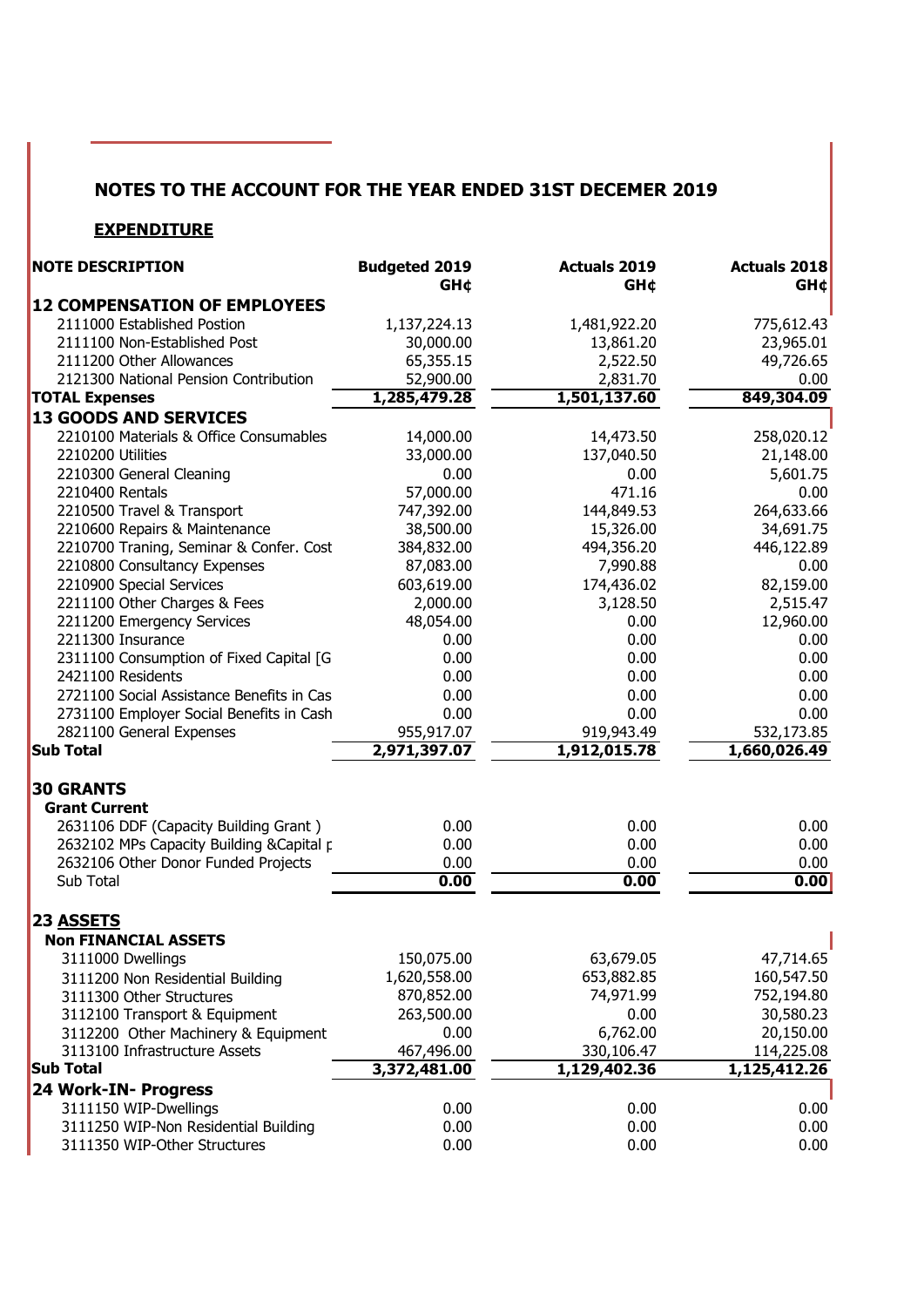|                                                                       | 3112150 WIP- Transport & Equipment<br>3112250 WIP Other Mechinery & Equipm<br>3113150 WIP-Infrastructure Assets<br><b>Sub Total</b>                                                                                                                                                                                                                                                                                  | 0.00<br>0.00<br>0.00<br>0.00 | 0.00<br>0.00<br>0.00<br>0.00                                                                                                                                                                               | 0.00<br>0.00<br>0.00<br>0.00                                                                                                                                                                            |
|-----------------------------------------------------------------------|----------------------------------------------------------------------------------------------------------------------------------------------------------------------------------------------------------------------------------------------------------------------------------------------------------------------------------------------------------------------------------------------------------------------|------------------------------|------------------------------------------------------------------------------------------------------------------------------------------------------------------------------------------------------------|---------------------------------------------------------------------------------------------------------------------------------------------------------------------------------------------------------|
|                                                                       | <b>TOTAL ASSETS</b>                                                                                                                                                                                                                                                                                                                                                                                                  | 3,372,481.00                 | 1,129,402.36                                                                                                                                                                                               | 1,125,412.26                                                                                                                                                                                            |
|                                                                       | <b>GRAND TOTAL</b>                                                                                                                                                                                                                                                                                                                                                                                                   | 7,629,357.35                 | 4,542,555.74                                                                                                                                                                                               | 3,634,742.84                                                                                                                                                                                            |
| 12                                                                    | Compensation                                                                                                                                                                                                                                                                                                                                                                                                         | 1,285,479.28                 | 1,501,137.60                                                                                                                                                                                               | 849,304.09                                                                                                                                                                                              |
| 13                                                                    | <b>Goods &amp; Services</b>                                                                                                                                                                                                                                                                                                                                                                                          | 2,971,397.07                 | 1,912,015.78                                                                                                                                                                                               | 1,660,026.49                                                                                                                                                                                            |
| 40                                                                    | <b>GRANTS</b>                                                                                                                                                                                                                                                                                                                                                                                                        | 0.00                         | 0.00                                                                                                                                                                                                       | 0.00                                                                                                                                                                                                    |
| 14                                                                    | <b>Fixed Assets</b>                                                                                                                                                                                                                                                                                                                                                                                                  | 3,372,481.00                 | 1,129,402.36                                                                                                                                                                                               | 1,125,412.26                                                                                                                                                                                            |
|                                                                       | <b>TOTAL</b>                                                                                                                                                                                                                                                                                                                                                                                                         | 7,629,357.35                 | 4,542,555.74                                                                                                                                                                                               | 3,634,742.84                                                                                                                                                                                            |
| <b>MSHAP A/C</b><br><b>PWD A/C</b><br><b>TOTAL</b>                    | <b>15. CASH AND BANK</b><br><b>COMMON FUND A/C</b><br><b>DWAP ACCOUNT</b><br><b>GSOP/CBRDP A/C</b><br><b>HIPC FUND A/C</b><br>LOCAL REVENUE A/C 1<br><b>LOCAL REVENUE A/C 2</b><br>MP'S COOMON FUND A/C<br>NORPREP (GOG) A/C<br>NORPREP (I-FD) A/C<br>POVERTY ALLEVIATION<br>SCHOOL FEEDING PROGRAM A/C<br><b>SUB-CF ACCOUNT</b><br><b>WATER &amp; SANITATION A/C</b><br>YOUTH EMPLOYMENT A/C<br><b>CASH ON HAND</b> |                              | 2019<br>294,233.80<br>986.23<br>10.00<br>158.56<br>30,894.40<br>622,714.13<br>67,034.00<br>932.70<br>113.06<br>0.00<br>3.41<br>0.00<br>1,468.97<br>154,853.68<br>136.47<br>50.19<br>866.50<br>1,174,456.10 | 2018<br>30,307.75<br>986.23<br>10.00<br>158.56<br>20,881.84<br>4,797.13<br>20,233.07<br>226.29<br>113.06<br>0.00<br>3.41<br>3,431.00<br>1,468.97<br>241,471.19<br>136.47<br>50.19<br>3.00<br>324,278.16 |
|                                                                       | 16. Short term investments                                                                                                                                                                                                                                                                                                                                                                                           |                              | 0.00                                                                                                                                                                                                       | 0.00                                                                                                                                                                                                    |
| <b>TOTAL</b><br>17. Advances<br><b>Staff Advances</b><br><b>TOTAL</b> | DACF (Homecoming)                                                                                                                                                                                                                                                                                                                                                                                                    |                              | 0.00<br>0.00<br>0.00<br>0.00                                                                                                                                                                               | 0.00<br>0.00<br>0.00<br>0.00                                                                                                                                                                            |
| Deposit<br><b>TOTAL</b><br>19. Retention                              | 18. Sundry Creditors and Accruals (Deposits)<br>Poverty Alleviation                                                                                                                                                                                                                                                                                                                                                  |                              | 0.00<br>0.00<br>0.00<br>0.00                                                                                                                                                                               | 0.00<br>0.00<br>0.00<br>0.00                                                                                                                                                                            |
| <b>TOTAL</b>                                                          | 20. Prepayments                                                                                                                                                                                                                                                                                                                                                                                                      |                              | 0.00                                                                                                                                                                                                       | 0.00                                                                                                                                                                                                    |
|                                                                       |                                                                                                                                                                                                                                                                                                                                                                                                                      |                              | 0.00                                                                                                                                                                                                       | 0.00                                                                                                                                                                                                    |